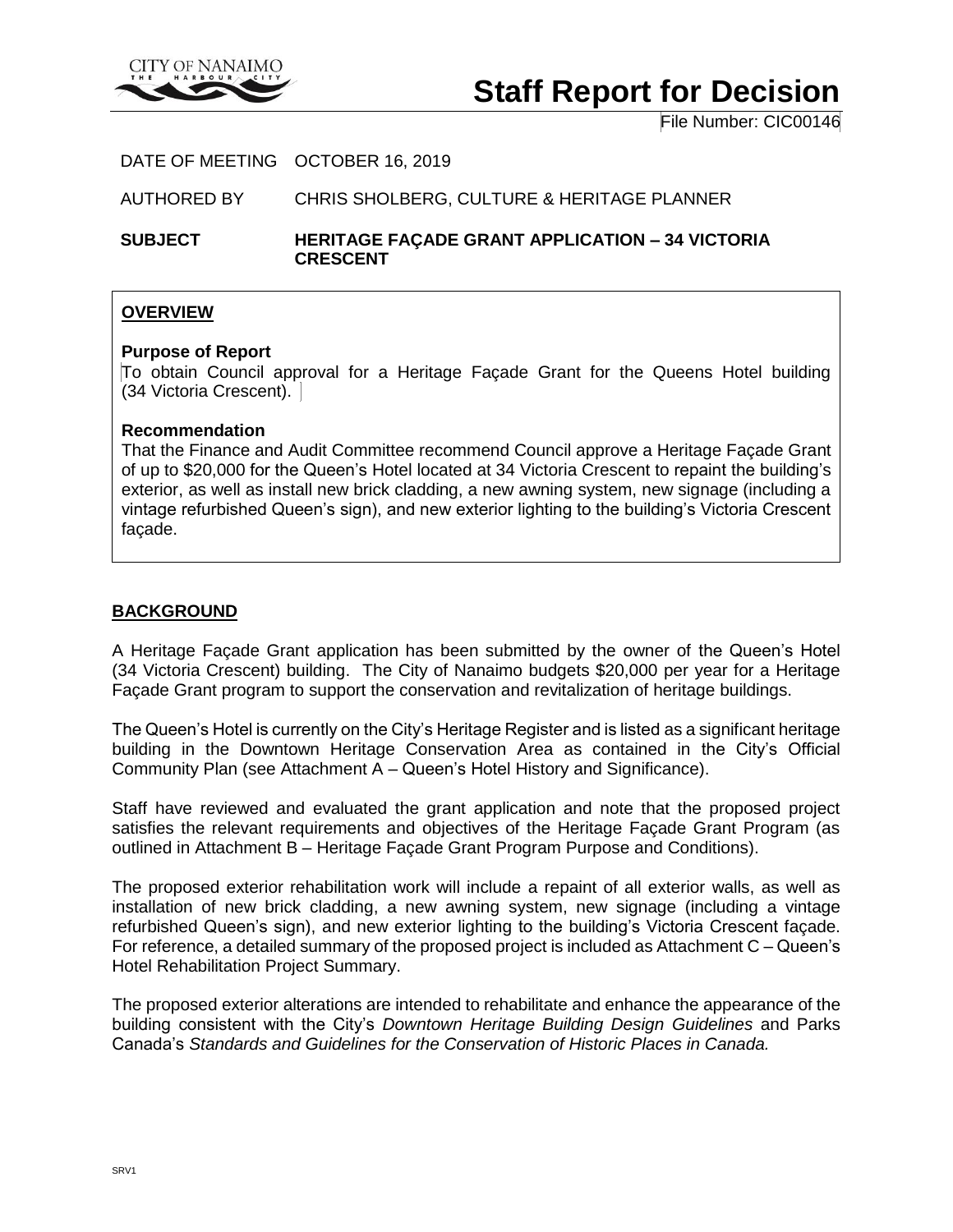

The total estimated cost of the project is \$58,052.85. Based on a maximum façade grant allotment of up to \$10,000 per street frontage (the property faces onto two separate street frontages Victoria Crescent and Lois Lane), the project is eligible for up to \$20,000 in grant assistance (based on the 50/50 cost-sharing model where no more than \$40,000 of total project costs would be considered). Should a grant of up to \$20,000 be approved and the actual cost of the project be less than \$40,000, the amount reimbursed would be reduced to reflect the 50/50 cost-sharing model.

It should be noted that the property was given a \$14,850 grant in 1994 under the Provincial Government's Downtown Revitalization Program (no longer in existence). The property has not previously applied for a heritage façade grant under the City's existing program.

This property is owned by a business. Under Section 25 of the *Community Charter*, Council may, by an affirmative vote of at least 2/3 of all the members of Council, provide financial assistance to a business for the conservation of a protected heritage property (this property is considered a protected property due to its listing in the Downtown Heritage Conservation Area).

# **OPTIONS**

- 1. That the Finance and Audit Committee recommend Council approve a Heritage Façade Grant of up to \$20,000 for the Queen's Hotel located at 34 Victoria Crescent to repaint the building's exterior, as well as install new brick cladding, a new awning system, new signage (including a vintage refurbished Queen's sign), and new exterior lighting to the building's Victoria Crescent façade.
	- Advantages: The Heritage Façade Grant Program furthers the goals of the Livability and Economic Health Strategic Themes of the 2019-2022 Strategic Plan, as well as the conservation objectives of the City's Heritage Conservation Program. To date, there have been no other applications for the 2019 grant funding.
	- Disadvantages: Should the full grant be approved, no further applications can be considered for the remainder of 2019.
	- Financial Implications: The Heritage Façade Grant program currently has a \$20,000 budget available to cover the application.
- 2. That the Finance and Audit Committee recommend Council deny the Heritage Façade Grant application for the Queen's Hotel located at 34 Victoria Crescent.
	- Advantages: Would leave funding for potential applications to be considered until December 2019.
	- Disadvantages: Could create uncertainty about the City's commitment to the grant program's purpose and parameters. Would run counter to the City's livability, downtown revitalization, and heritage conservation objectives. There may not be any further applications this year and not awarding funding would be contrary to the first-come, first-served priority for eligible applications.
	- Financial Implications: Funding would remain available for further applications in 2019. If unused during 2019, this funding would not be carried forward for use in future years.